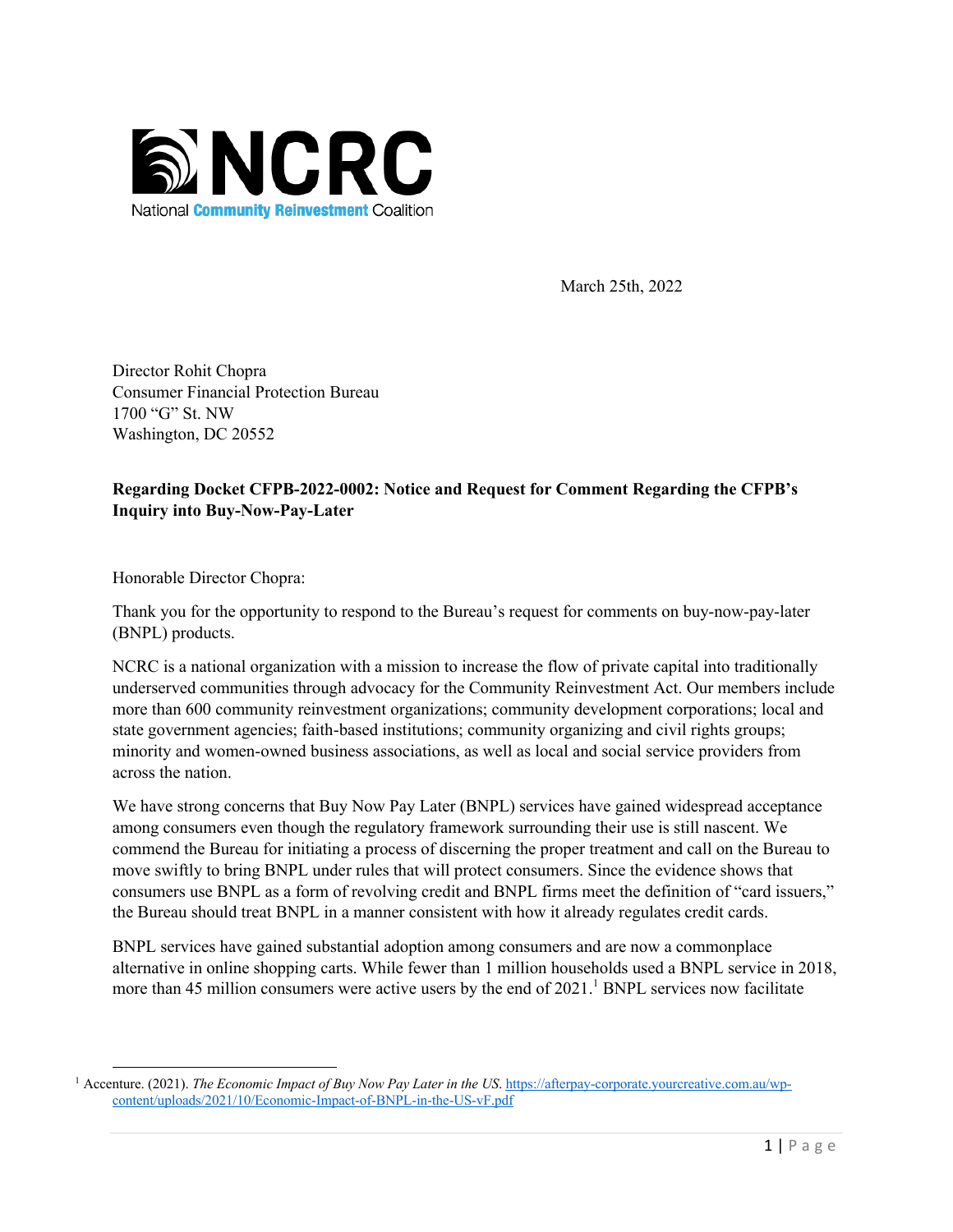approximately two percent of all online retail sales.2 One consulting firm has estimated that usage of BNPL will grow at least tenfold by 2025.<sup>3</sup> Most large banks have or are developing a BNPL service. Among consumers aged 18 to 24, use and frequency of use are higher. The top purchase categories for BNPL include furniture, electronics, and apparel, but niche markets have emerged, such as for medical  $debt<sup>4</sup>$  or music festivals.

Below, we provide a summary outline of our recommendations, followed by a detailed discussion of each in the body of this letter.

### **I. Buy-Now-Pay-Later providers must be classified as "card issuers" covered under the Truth-in-Lending-Act (TILA) and Regulation Z.5**

- i. Consumers use BNPL as a form of revolving credit and as a device to purchase goods and services. Merchants choose to offer BNPL for reasons similar to the decision to offer a networkbranded card as a payment choice.
- ii. The CFPB should clearly state that BNPL providers are "card issuers" covered by TILA. For definitional purposes, the Bureau should consider BNPL products as a form of charge card.
- iii. If defined as charge cards, additional protections would be accorded to consumers as well as more likely potential positive impacts to credit scores.
- iv. The Bureau should initiate the process of defining the "large participants" in the BNPL market.
- v. Unless TILA applies, consumers forfeit important dispute resolution rights and fraud protections when they use BNPL in lieu of credit cards. The Bureau must clarify that BNPL products are charge cards in order to confer consumers with charge-back and dispute rights.
- vi. Because they are not currently complying with the TILA requirements for open end credit, providers are not providing statements.
- vii. The Bureau will not reduce access to credit if it clarifies that these products are covered by the TILA credit card protections.

# **II. Buy Now Pay Later Products use deceptive structures to hide their true cost. Providers should be held accountable to underwrite consumers for their ability-to-repay their BNPL loans**

- i. As structured, repayment sequences will confuse consumers and may set them up to receive penalty fees for missed payments. The structure of BNPL creates uncertainty about when payments are due.
- ii. The fee structure is opaque. Fees should be "reasonable and proportional" and be clearly disclosed
- iii. Providers should be held accountable to underwrite consumers for their ability-to-repay their BNPL loans.

<sup>5</sup> 12 CFR Part 1026

<sup>2</sup> Julian Alcazar & Terri Bradford. (2021). *The Appeal and Proliferation of Buy Now, Pay Later: Consumer and Merchant Perspectives* [Payment Systems Research Briefing]. Federal Reserve Bank of Kansas City. https://www.kansascityfed.org/research/paymentssystem-research-briefings/the-appeal-and-proliferation-of-buy-now-pay-later-consumer-and-merchant-perspectives/

<sup>&</sup>lt;sup>3</sup> CB Insights Research. (2021, March 2). Disrupting The \$8T Payment Card Business: The Outlook On "Buy Now, Pay Later." *Banking and Payments*. https://www.cbinsights.com/research/report/buy-now-pay-later-outlook/

<sup>4</sup> Scratchpay. (n.d.). *Simple & friendly, payment plans for medical financing*. Scratchpay. Retrieved March 17, 2022, from https://scratchpay.com/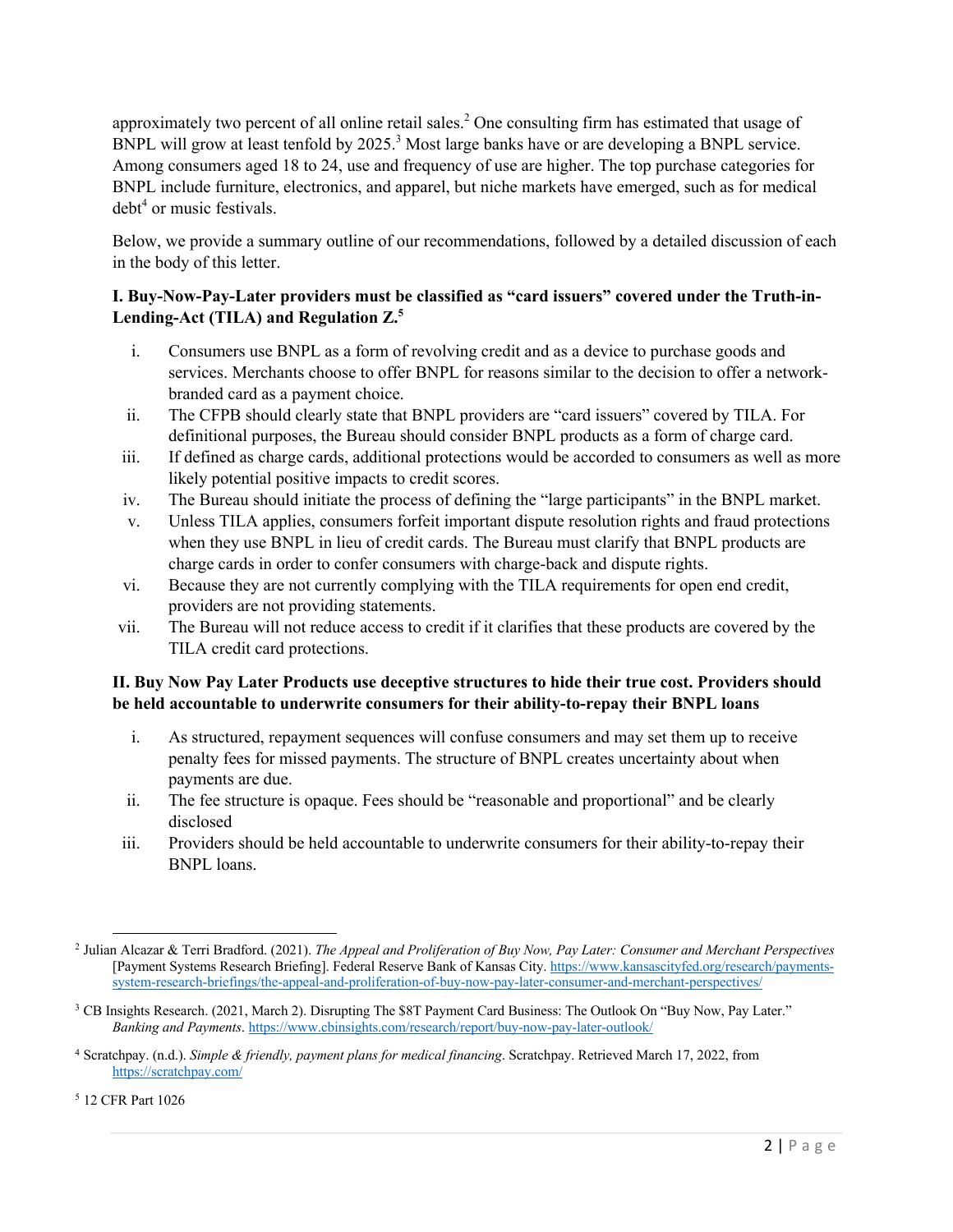**III. Exclusive relationships with merchants are commonplace in BNPL. The existence of these relationships undermines competition. When applied in the context of purchases made at the point of sale or during the checkout stage of online commerce, the impact of narrowed choices may be especially significant.**

i. BNPL services are being embedded inside financial services platforms that serve small businesses.

ii. Data sharing across vertically-integrated platforms pose concentration concerns*.*

#### **DISCUSSION**

#### **I. Buy-Now-Pay-Later providers must be classified as "card issuers" covered under the Truth-in-Lending-Act (TILA) and Regulation Z.6**

In most cases, BNPL services appear to believe that they are not covered under TILA because they do not charge interest and structure repayment in four or fewer periods. However, the definitions of "card issuer" and "charge card" in Regulation Z provide a basis for coverage.<sup>7</sup>

*i. Consumers use BNPL as a form of revolving credit. Merchants choose to offer BNPL for reasons similar to the decision to offer a network-branded card as a payment choice.* 

Most BNPL services, with the exception of those offered inside a credit card account, use a "pay-in four" structure. If the borrower makes timely payments, they do not pay a finance charge.

First, consumers perceive BNPL as a form of credit and use it as an alternative to network-branded credit cards. In online settings, web page designs place the BNPL option side-by-side with card network choices. Several large BNPL providers, including Klarna and Zip, use terms such as "available to spend" or "spending power" to describe unutilized but available credit. Sezzle says "you are pre-approved to spend up to," and the form includes a picture of a network-branded card.

Similarly, merchants perceive BNPL as an alternative to receiving payments via a network-branded card. Under the terms of most agreements, a retailer's experience is similar with either service. Retailers usually receive funds from the card network within one day, minus a discount charge. Through arrangements where BNPL providers deposit funds in an escrow account with retailers, proceeds of a BNPL-financed sale are transferred to a retailer, minus a service fee, within the same time. While merchant fees are higher for BNPL, often between two and eight percent, the relationship is otherwise similar.

The choice to offer BNPL also serves to meet priorities of merchants that may be contradictory to the best interests of consumers. First, the availability of BNPL increases spending. Its providers claim that the availability of the option reduces rates of online "cart abandonment" and increases average order value.<sup>8</sup> As well, the lower-tier credit profile of most BNPL users supports the hypothesis that BNPL may give the benefit of credit cards to consumers who would otherwise not qualify for a revolving line of credit

<sup>6</sup> 12 CFR Part 1026

<sup>7</sup> 15 U.S.C. §§ 1602(g), 1637(c)(4)(E); Reg. Z, 12 C.F.R. §§ 1026.2(a)(7), 1026.2(a)(15)(iii), 1026.2(a)(17)(iii).

<sup>8</sup> Mike Eckler. (2020, August 24). What Merchants Should Know about "Buy Now, Pay Later." *Practical Ecommerce*. https://www.practicalecommerce.com/what-merchants-should-know-about-buy-now-pay-later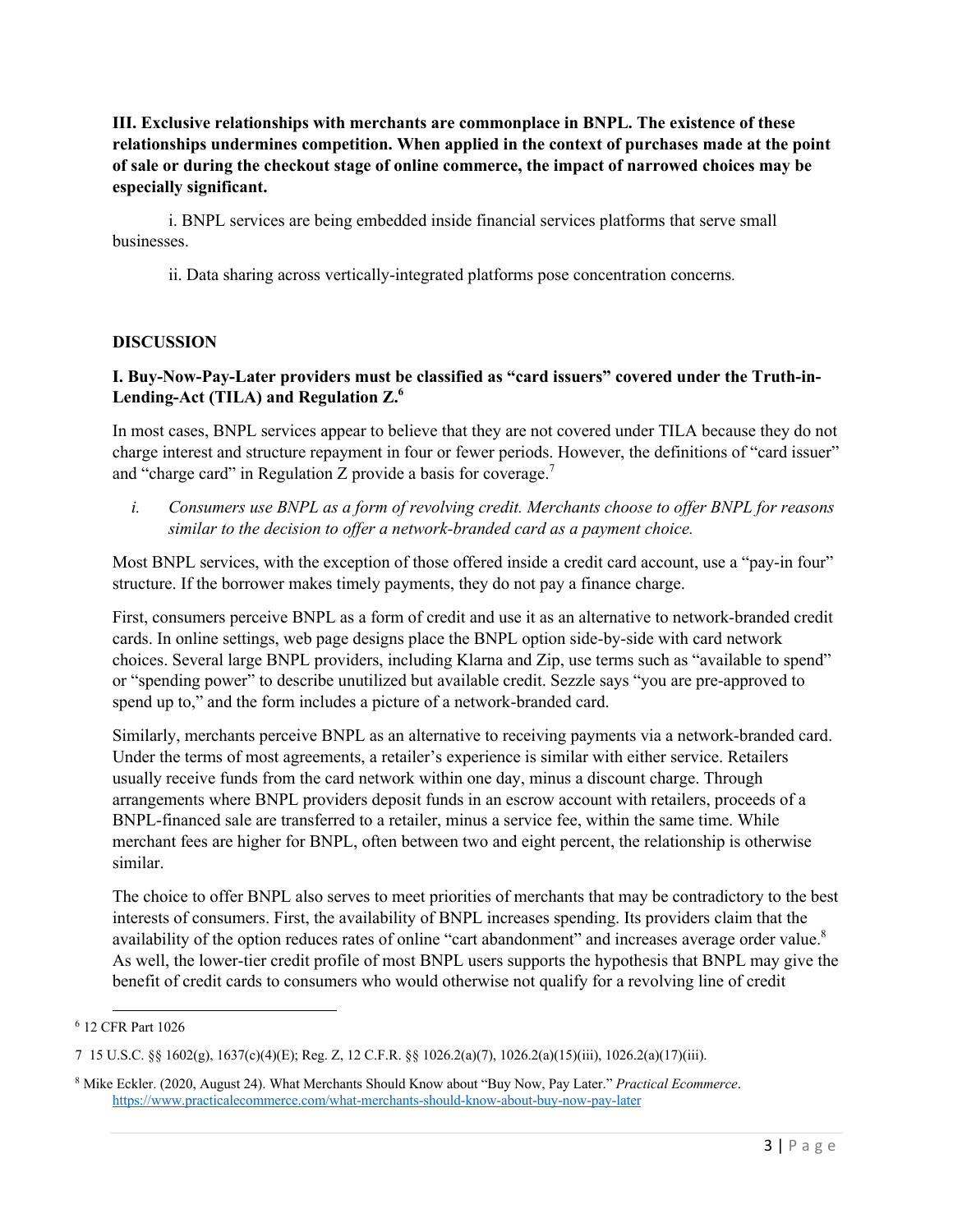because they do not have the ability to repay. Absent BNPL, many of those consumers would have to spend within their means or forego the purchase entirely.

The Bureau should clarify BNPL products as "charge cards" and BNPL companies are "card issuers" under the meaning in TILA.

*ii. The CFPB should clearly state that BNPL providers are "card issuers" covered by TILA. For definitional purposes, the Bureau should consider BNPL products as a form of charge card.*

When BNPL services are characterized as interest free (without a finance charge) and payable in four or fewer installments, they fall outside of the general definition of "creditor" within the scope of coverage under TILA.<sup>9</sup> However, the Bureau should clarify that neither a finance charge nor more than four installments are necessary for TILA coverage as a charge card.

The Bureau should acknowledge that BNPL still meets the definition of credit and that its service providers are defined as creditors. Under Regulation Z, credit "means the right granted by a creditor to a debtor to defer payment of debt or to incur debt and defer its payment."<sup>10</sup> In general, "creditor" refers only to a person who both (1) regularly extends, whether in connection with loans, sales of property or services, or otherwise, consumer credit which is payable by agreement in more than four installments or for which the payment of a finance charge is or may be required, and (2) is the person to whom the debt arising from the consumer credit transaction is initially payable on the face of the evidence of indebtedness or, if there is no such evidence of indebtedness, by agreement."11 However, those requirements do not apply to credit cards, which are "any card, plate, coupon book or other credit device existing for the purpose of obtaining money, property, labor, or services on credit." Regulation Z clarifies that a credit card could be a device that is "used from time to time" to borrow funds.<sup>12</sup>

Charge cards are a form of a credit card.<sup>13</sup> They need not have a finance charge, but under Regulation Z, their issuers are defined as creditors.<sup>14</sup> A charge card allows a consumer to delay paying for a purchase and without the condition that the privilege will necessarily result in a finance charge or a periodic rate, and inside a ruleset that may require repayment in fewer than four cycles. BNPL services operate similarly, and should be subject to similar oversight.

Lastly, consumers under 21 would receive additional protections if BNPL products and their issuers were covered by TILA. This is important, as one the cohorts most likely to use BNPL are individuals between the ages of 18 and  $21<sup>15</sup>$ 

- <sup>12</sup> Regulation. Z, Section  $1026.2(a)(15)(i)$
- $13$  15 U.S.C. § 1637(c)(4)(E)
- <sup>14</sup> 15 U.S. Code § 1602 Definitions and rules of construction. Part D and sections  $1637(a)(5)$ ,  $1637(a)(6)$ ,  $1637(a)(7)$ ,  $1637(b)(1)$ , 1637(b)(2), 1637(b)(3), 1637(b)(8), and 1637(b)(10)
- <sup>15</sup> Claire Williams. (2022). *'Buy Now, Pay Later' Users Significantly More Likely to Overdraft Than Nonusers*. Morning Consult. https://morningconsult.com/2022/03/02/buy-now-pay-later-bnpl-overdraft-data/

<sup>9</sup> 15 U.S.C. § 1602(g); Reg. Z § 1026.2(a)(17)(i)

<sup>10</sup> 15 U.S. Code § 1602 part (f)

<sup>&</sup>lt;sup>11</sup> 15 U.S. Code  $\frac{1602 \text{ part (g)}}{g}$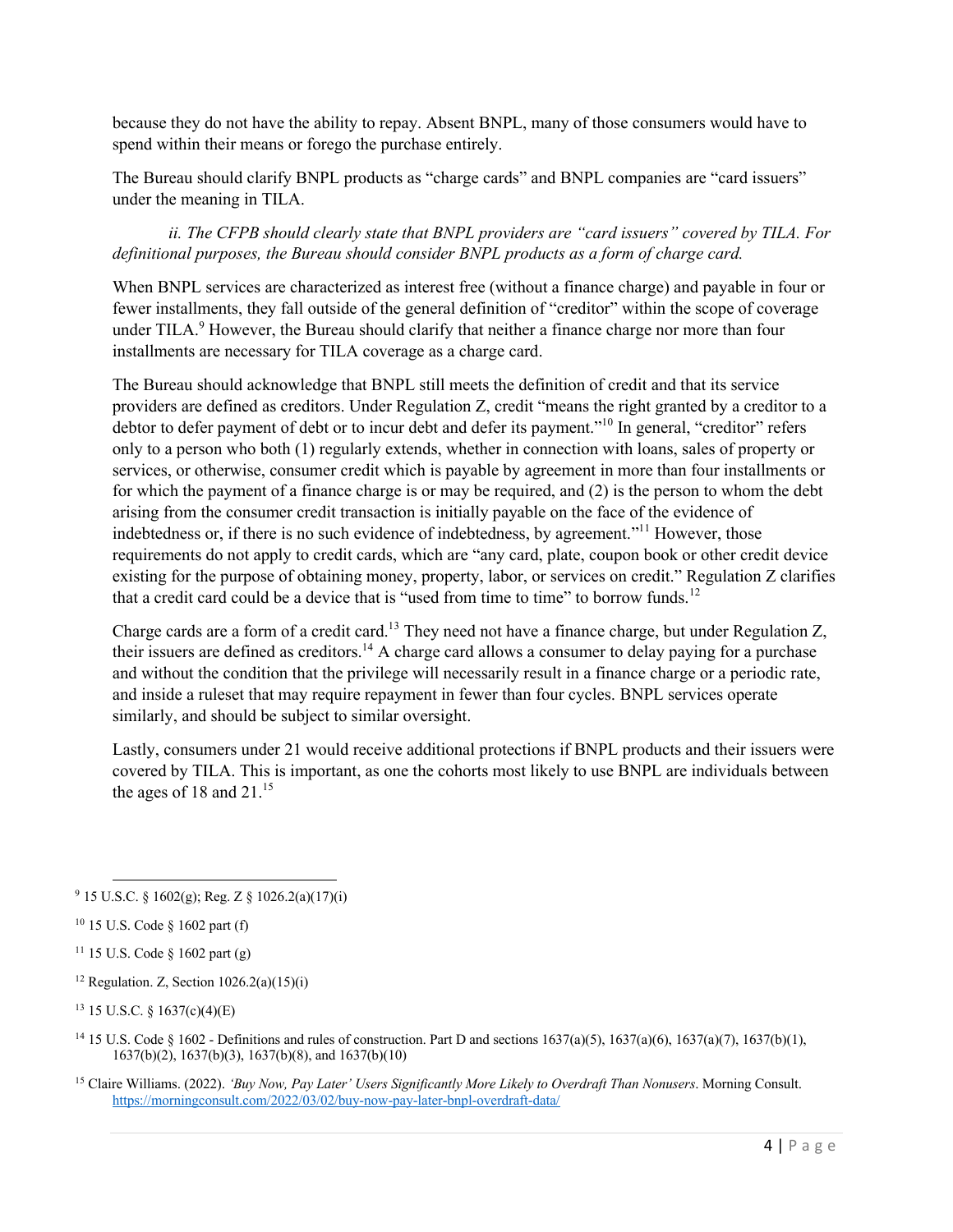#### *iii. If defined as charge cards, additional protections would be accorded to consumers as well as more likely potential positive impacts to credit scores.*

If BNPL services were defined as open-ended credit, they would likely have more potential to improve credit scores. Many BNPL services tout such a possibility, but even if providers report to the credit bureaus and even if consumers pay on time, their treatment could actually result in a decrease in the credit score under traditional reporting algorithms if they are reported as series of individual short-term loans that are opened and closed. While there is a recent Equifax study that reports that BNPL consumers were able to improve their scores by 13 points, the results obscure a significant detail. The consumers surveyed in the Equifax report had their accounts defined as revolving open-ended lines of credit.<sup>16</sup> If the CFPB requires BNPL providers to comply with credit card rules, they are also more likely to report to the credit bureaus as open-end credit.

The current status quo has led to an unfair playing field. While few BNPL do report when payments are made on time, most if not all will file negative information and send bad debt to debt collection firms. Seventy-two percent said their credit score declined as a result of a missed payment and 31 percent said their score declined significantly.<sup>17</sup>

The Bureau could align consumer expectations with actual benefits if it defined BNPL as a form of revolving credit because that would increase the possibility that the information would be reported to the bureaus in that fashion and treated appropriately. Absent such action, the inconsistency creates a deception in the marketplace.

### *iv. The Bureau should initiate the process of defining the "large participants" in the BNPL market.*

Given the velocity of growth of BNPL, there is a need for supervision. Currently, unless a BNPL provider is a bank or a credit union, they operate without federal supervision. Absent a change, there will be a two tier regulatory ecosystem where chartered financial institutions who offer BNPL play by one set of rules and non-bank BNPL providers by another. Absent a change, the Bureau could research activities of providers piecemeal by 1022 orders,<sup>18</sup> but it will not be able to conduct the full range of ongoing market monitoring that can protect consumers from unfair and deceptive practices.

The Bureau must establish the grounds for when companies who offer BNPL services fall under its supervisory authority. Defining a larger participant in the BNPL market is a critical first step.

*v. Unless TILA applies, consumers forfeit important dispute resolution rights and fraud protections when they use BNPL in lieu of credit cards. The Bureau must clarify that BNPL products are charge cards in order to confer consumers with charge-back and dispute rights.*

<sup>16</sup> Sharla Godbehere. (2022, February 14). Expand Credit Access with Buy Now, Pay Later. *Credit Risk*. https://www.equifax.com/business/blog/-/insight/article/expand-credit-access-with-buy-now-pay-later//

<sup>17</sup> Qualtrics. (2021, September 9). Buy now pay later surges throughout pandemic, consumers' credit takes a hit [Credit Karma]. *Press Room*. https://www.creditkarma.com/about/commentary/buy-now-pay-later-surges-throughout-pandemic-consumers-credittakes-a-hit

<sup>18</sup> Consumer Financial Protection Bureau. (2021, December 16). *Consumer Financial Protection Bureau Opens Inquiry Into "Buy Now, Pay Later" Credit*. https://www.consumerfinance.gov/about-us/newsroom/consumer-financial-protection-bureau-opens-inquiryinto-buy-now-pay-later-credit/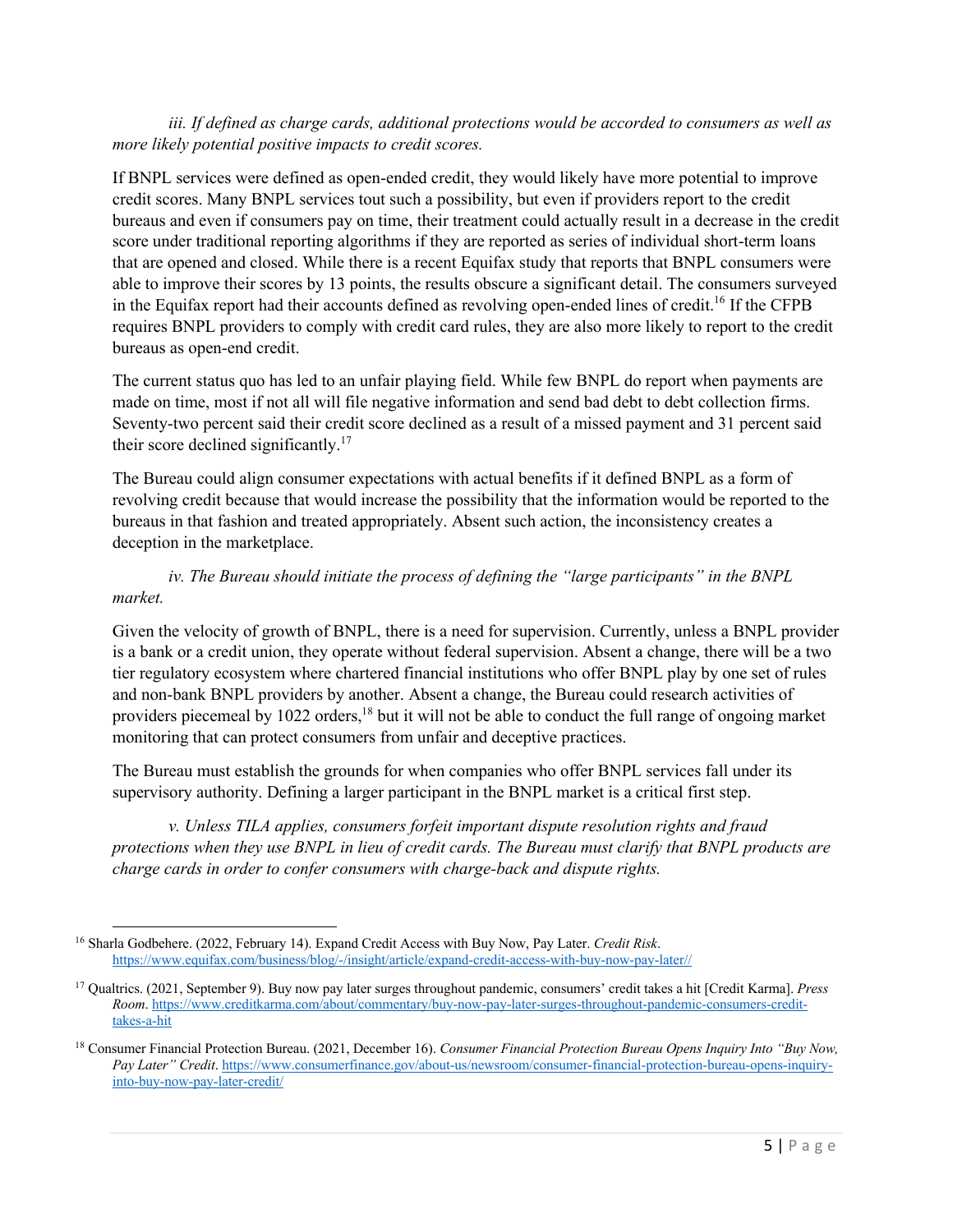BNPL providers do not give consumers the same dispute rights that consumers have come to expect when they use network-branded credit cards. The rules contradict the expectations that consumers would have when they initiate a dispute with a credit card. Those who pay with credit cards have stronger protections under TILA. With those instruments, their funds would be returned when the consumer registered a dispute and the responsibility to research the incident would fall to the issuer.

When lenders have "skin in the game" to protect consumers from fraud, they invest in the mechanisms needed to minimize its occurrence. A structure that aligns the profit motive of issuers with the safety of consumers naturally creates the infrastructure to reduce fraud.

The evasive structure, coupled with the presence of opportunistic actors intent on finding vectors for fraud, underscore why the Bureau must clarify that BNPL products confer consumers with charge-back and dispute rights.

*vi. Because they are not currently complying with the TILA requirements for open end credit, providers are not providing statements.*

While not all consumers prefer to receive paper statements, there are some that do. A 2019 report found that 61 percent of consumers prefer a paper statement for their credit card account.<sup>19</sup> But whereas the CARD Act created uniform and sensible rules for the cadence of statements, similar protections do not yet exist for active BNPL accounts.

As mentioned earlier, obligations for repayment when an item is returned vary across providers. Stacking purchases could further complicate the process.

A stronger and consistent disclosure regime could address confusion. Part of the problem is the lack of clear disclosures regarding policies on returned items; but equally concerning, a second problem stems from the fact that the policies vary across different firms within the industry.<sup>20</sup>

The Bureau could address this inconsistency by requiring compliance with the TILA credit card requirements for statements. The Bureau would require all BNPL programs to present information in the same form, with specific data points for fees, payment due dates, interest if applicable, outstanding balances, and other relevant descriptors.

*vii. The Bureau will not reduce access to credit if it clarifies that these products are covered by the TILA credit card protections.*

A number of credit card issuers offer BNPL services or services that are nearly the same as the standard "Pay in Four" model. Reports suggest that more banks plan to integrate BNPL products inside their credit card platforms.

These should serve as indicators that strong consumer protections can exist inside this market sector. By making treatment of BNPL similar to credit and charge cards, the Bureau could quickly catch up to these

<sup>20</sup> Penelope Wang. (2021, February 21). The Hidden Risks of Buy-Now, Pay-Later Plans. *Consumer Reports*. https://www.consumerreports.org/shopping-retail/hidden-risks-of-buy-now-pay-later-plans-a7495893275/

<sup>20</sup> Penelope Wang. (2021, February 21). The Hidden Risks of Buy-Now, Pay-Later Plans. *Consumer Reports*. https://www.consumerreports.org/shopping-retail/hidden-risks-of-buy-now-pay-later-plans-a7495893275/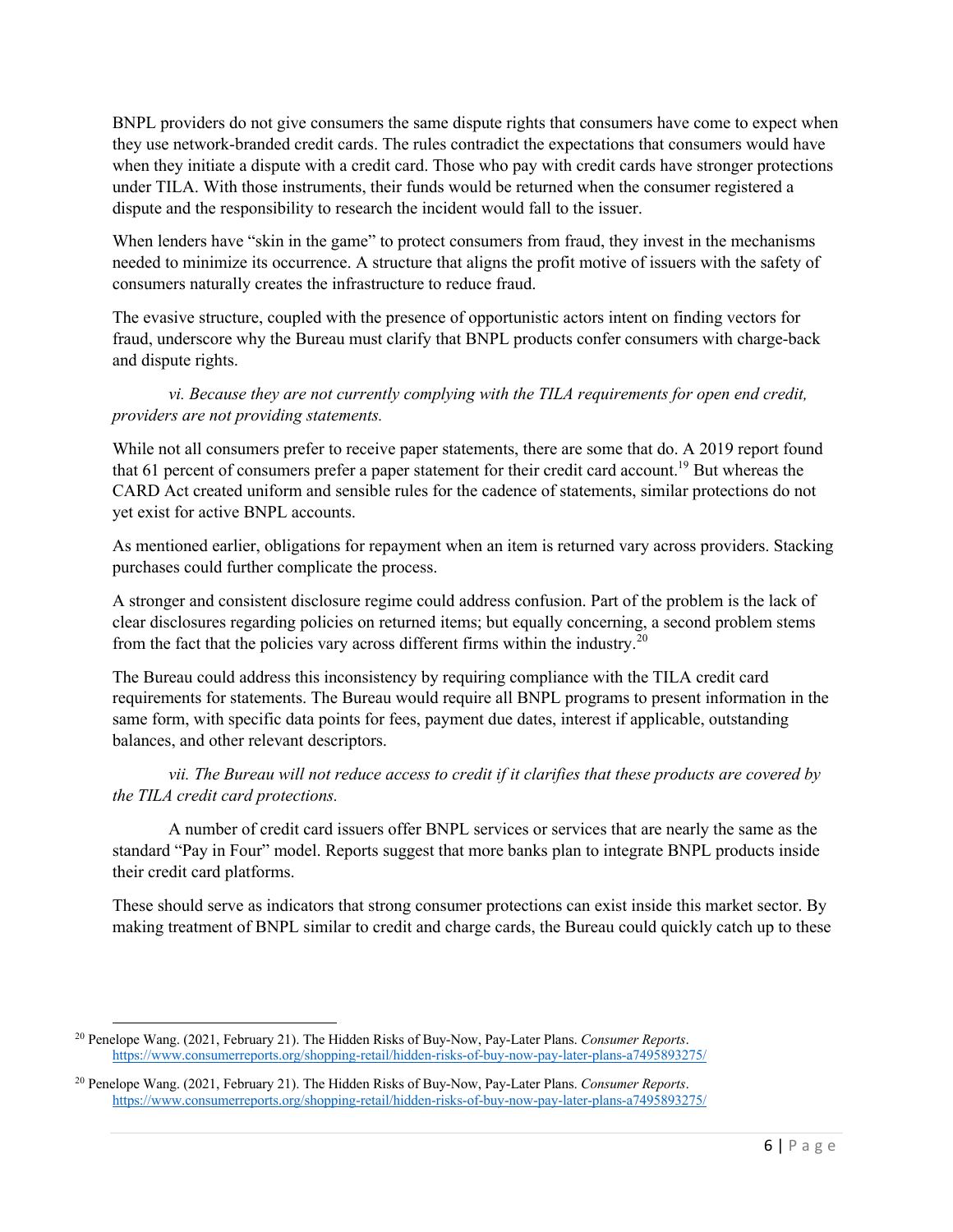innovative products. With that change, consumers would immediately benefit from rules for penalty fees, disclosures, how solicitations for credit are offered, $^{21}$  as well as other benefits stated earlier in this section.

### **II. Buy Now Pay Later Products use deceptive structures to hide their true cost. Evidence shows that many consumers miss payments. Account holders frequently miss payments and often incur overdraft fees on their bank accounts.**

While most BNPL companies do not charge interest, they do apply heavy fees for missed payments. Consumers frequently miss payments, possibly because the biweekly repayment schedule is different than that of almost any other credit product. To illustrate that concern, more than one in three BNPL users report that they have missed a payment at some point in time. In 2021, twenty-six percent of surveyed BNPL users missed at least one payment.<sup>22</sup> More than one in three active users of a BNPL product received an overdraft fee in January 2022.<sup>23</sup>

*i. As structured, repayment sequences will confuse consumers and may set them up to receive penalty fees for missed payments. The structure of BNPL creates uncertainty about when payments are due.*

Regardless of when a consumer uses a credit card to make a purchase – be it on the first day of the statement cycle – repayment is due at the same time in the following cycle. The structure of BNPL differs fundamentally. Repayment structures require an initial payment and then three subsequent repayments every two weeks.

BNPL services are the rare example of a credit product that requires two repayments per month. Consumers have come to expect to make monthly payments for their mortgage, their auto loan, their credit card, their cell phone bill, their utility bills, and almost every other form of post-purchase debt obligation. While only twelve percent of full-time employees of private businesses are paid monthly,<sup>24</sup> more than 59 million workers now earn at least a portion of their income through freelance work.<sup>25</sup> Distributions of government benefits occurs on a monthly basis.

The high rates of missed payments underscore how a product that is marketed as simple to understand<sup>26</sup> is actually structured in a way that confuses consumers. In contrast, rules applied under Regulation Z to credit and charge cards create expectations that are consistent with other forms of credit.

Perhaps the most confusing scenario occurs when a consumer has multiple BNPL loans from the same provider or loans with more than one BNPL company. If a consumer has "stacked" multiple purchases, sequences of repayment will occur on different times. For example, a consumer who used BNPL to

<sup>21</sup> 12 CFR Part 1026.60

<sup>22</sup> Pipslay Research. (2021, October 4). 'Buy now, pay later' programs How interested are US shoppers? *Business and Finance*. https://piplsay.com/buy-now-pay-later-programs-how-interested-are-us-shoppers/

<sup>23</sup> Claire Williams. (2022). *'Buy Now, Pay Later' Users Significantly More Likely to Overdraft Than Nonusers*. Morning Consult. https://morningconsult.com/2022/03/02/buy-now-pay-later-bnpl-overdraft-data/

<sup>24</sup> Burgess, M. (2014). *How frequently do private businesses pay workers? : Beyond the Numbers:* (Pay & Benefits). U.S. Bureau of Labor Statistics. https://www.bls.gov/opub/btn/volume-3/how-frequently-do-private-businesses-pay-workers.htm

<sup>25</sup> Statista. (2022). *Amount of people freelancing U.S. 2020*. Statista Research Department. https://www.statista.com/statistics/685468/amount-of-people-freelancing-us/

<sup>26</sup> Frankel, R. S. (2021, October 11). *Buy Now, Pay Later: Here's What You Should Know About Offers From Affirm, Klarna, AfterPay And Other Installment Purchases*. Forbes Advisor. https://www.forbes.com/advisor/credit-cards/buy-now-pay-later/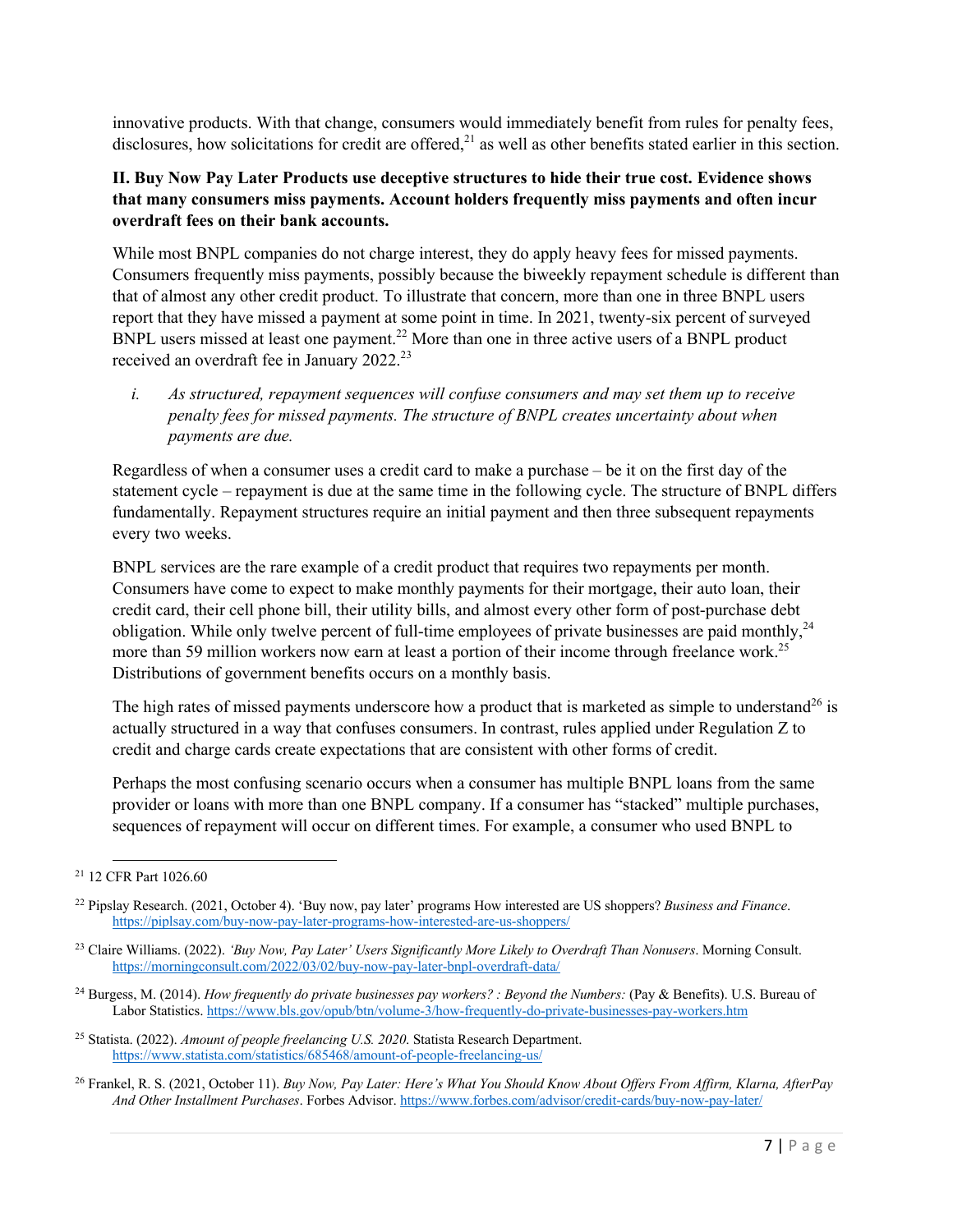purchase goods on the  $2<sup>nd</sup>$ ,  $5<sup>th</sup>$ , and  $10<sup>th</sup>$  day of a month would be held to the expectation to make repayments on the  $16<sup>th</sup>$ , the  $19<sup>th</sup>$ , the  $24<sup>th</sup>$ , and the 30<sup>th</sup> days of that month and then again on  $3<sup>rd</sup>$ ,  $8<sup>th</sup>$ , and the  $14<sup>th</sup>$ …and then again on the  $17<sup>th</sup>$ . The same effect could occur if a consumer has obligations with several different providers.

The Bureau should require BNPL firms to allow consumers to have the right to consolidate the repayment dates of all of their loans to fall on the same day. Doing so will help some consumers to understand the proportionality of their debt load relative to their incomes, reduce the amount of cognitive bandwidth needed to manage repayment, and generally reduce the complexity of using these services.

*ii. Any fee structure that relies on late charges is opaque and deceptive. Fees should be "reasonable and proportional" and be clearly disclosed*

Most BNPL services use late fees in lieu of interest to derive revenue.<sup>27</sup>

The CARD Act includes a principle that fees should be "reasonable and proportional." Such a principle would have value in this market as well. Late fees should be considered finance charges, as they are not "unanticipated" and thus do not qualify for exemptions from the definition of finance charges in TILA. As well, TILA provisions that require all fees to be disclosed "clearly and conspicuously" at accountopening. The CARD Act's framework to protect consumers from penalty fees is applicable to open-ended consumer credit plans. As discussed earlier, BNPL products and BNPL providers are analogous to credit card and charge cards and their providers. As a result, the same protections from penalty fees should apply here.

The Bureau should conduct surveys and applied research regarding the consumer experience. Important questions for consideration include: frequency of stacking, demographic characteristics of BNPL consumers, impacts on credit scores, if consumers have alternative forms of credit, and the frequency that consumers experience overdraft fees. Additionally, the Bureau should determine if the lack of underwriting is disproportionately harming consumers of color and other traditionally underserved constituencies.

# *iii. Providers should be held accountable to underwrite consumers for their ability-to-repay their BNPL loans.*

In a recent survey, 24.7 percent of BNPL users said that the ability "to borrow money without a credit check," was a reason to choose to use the service. Fourteen percent said they could not qualify for a credit card and another 17 percent said their credit cards were "maxed out."28

Some BNPL providers make little effort to determine the ability of an applicant to repay a debt. For example, Afterpay does not check an applicant's credit score.<sup>29</sup> Most providers do not make a hard credit pull. The standard query asks for age (at least 18), mobile phone number, and details for a credit cards or

<sup>27</sup> Affirm does not charge late fees. Affirm BNPL products have interest rates of between zero and 30 percent.

<sup>28</sup> Jamie Bassaline. (2022, March 1). Analysis: How Buy Now, Pay Later can Impact Consumer Credit Scores. *Equifax Credit Risk*. https://www.equifax.com/business/blog/-/insight/article/analysis-how-buy-now-pay-later-can-impact-consumer-credit-scores//

<sup>29</sup> AfterPay Help Center. (2021, April). *Is using Afterpay bad for my credit score?* Afterpay. https://help.afterpay.com/hc/enau/articles/900003970646-Is-using-Afterpay-bad-for-my-credit-score-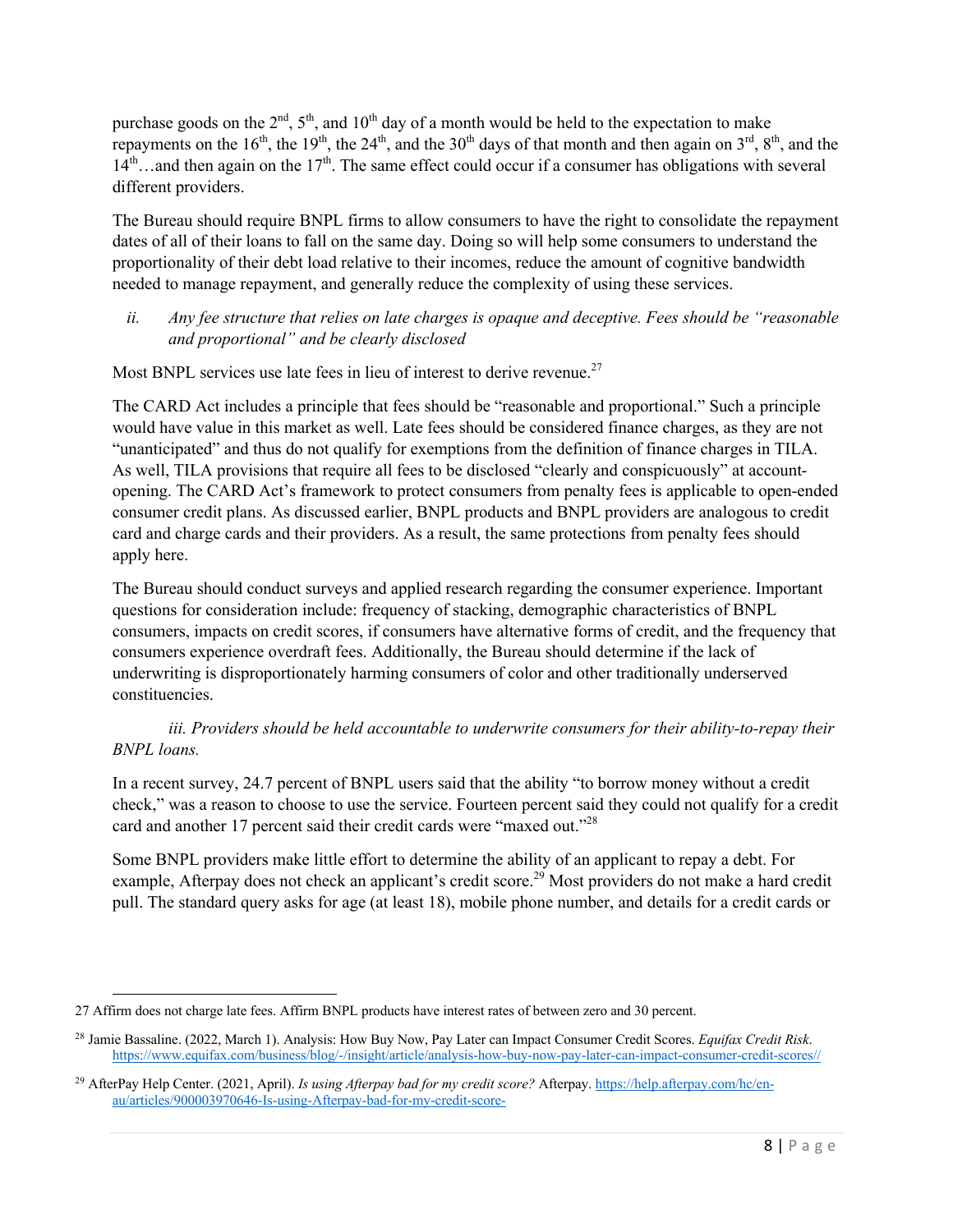debit card that can be used to make repayments.<sup>30</sup> These protocols may satisfy know-your-customer protocols, they represent an "ability-to-collect" approach to credit qualifications.

To further illustrate how the BNPL permits unaffordable debt, some BNPL services accept credit cards as a means of repayment. According to a recent survey, twenty-two percent of account holders at one of the largest BNPL firms has repaid with a credit card.<sup>31</sup> It should trigger concerns whenever a consumer uses one credit line to pay off another line, especially in this case as BNPL firms market their service as a "free" alternative to credit cards and because credit cards will bear interest. Again, this is evidence of regulatory arbitrage because it permits a shifting of protections away from BNPL and to other providers of credit (and without fully protecting consumers).

BNPL companies collect bank account information – and the rights to seek repayment from that account as a part of the initial application as a condition of approval of the account. Under EFTA, a company cannot condition credit on repayment by a preauthorized electronic fund transfer from a bank account. EFTA covers debit cards. An authorization to approve three bi-weekly debit card payments is a "preauthorized electronic funds transfer." Even if a BNPL gives a consumer the right to choose to repay through a preauthorized debit card or credit card, the structure is not a real choice for the substantial portion of BNPL customers who do not have credit cards. Additionally, place a ban on compulsory use for future payments (beyond the upfront payment) would have the beneficial effect of incentivizing BNPL to improve their underwriting and ability-to-repay standards.

The Bureau should require BNPL providers to give consumers the option to preauthorize payments and the right to revoke a previously authorized payment.

**III. Exclusive relationships with merchants are commonplace in BNPL. The existence of these relationships undermines competition. When applied in the context of purchases made at the point of sale or during the checkout stage of online commerce, the impact of narrowed choices may be especially significant on competition.**

# *i. BNPL services are being embedded inside financial services platforms that serve small businesses.*

When service providers integrate their BNPL services to an existing set of small business services, it advances a disturbing trend in how small and new businesses access financial services. For example, the BNPL service Afterpay was recently acquired by Block, the corporate parent that operates the Square suite of services. Block says that it will offer Afterpay to its small business partners as an alternative point-of-sale installment financing option, and as a source of credit for the consumers who use Cash App.<sup>32</sup> Already, Block offers point-of-sale payment processing and merchant acquiring for small businesses. Processing costs between 2.9 and 3.6 percent of sales derived from card swipes. It has a merchant cash advance service that uses data collected from those point-of-sale services. Only businesses that use Square payment processing can qualify for a Square merchant cash advance. Square applies five

<sup>30</sup> Consumer Financial Protection Bureau. (2021, December 2). *What is a Buy Now, Pay Later (BNPL) loan?* https://www.consumerfinance.gov/ask-cfpb/what-is-a-buy-now-pay-later-bnpl-loan-en-2119/

<sup>31</sup> Claire Ballentine. (2022, March 17). How buy now/pay later services are boosting American credit card debt. *American Banker*. https://www.americanbanker.com/articles/how-buy-now-pay-later-services-are-boosting-american-credit-card-debt

<sup>&</sup>lt;sup>32</sup> Square Investor Relations. (2021, August 1). Square, Inc. Announces Plans to Acquire Afterpay, Strengthening and Enabling Further Integration Between its Seller and Cash App Ecosystems [8-K]. https://squareup.com/us/en/press/square-announces-plans-toacquire-afterpay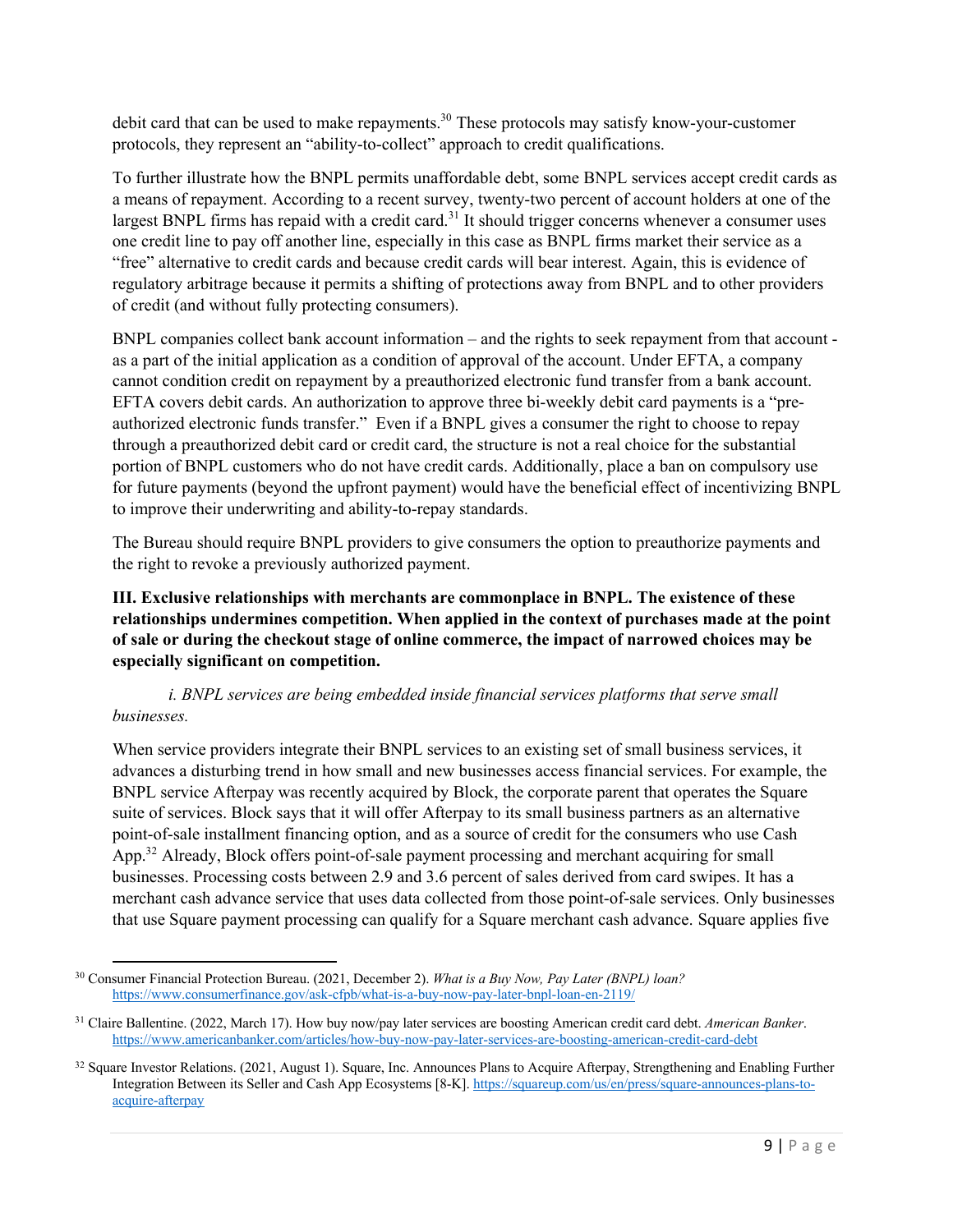to fifteen percent of card swipes against outstanding MCA balances. By collecting email addresses and phone numbers of customers through the same point-of-sale software, Square enables small businesses to develop customer marketing programs. There are additional fixed costs for appointment booking and point-of-sale software. Square has niche-specific platforms for musicians, restaurants, and retail stores.

As evidence of how Square has leverage over its small businesses, consider that it can charge 1 percent for ACH payments even though most banks typically charge only 3 to 5 cents for an ACH. Square's customer base biases toward smaller firms.

Similar competitive concerns may exist for businesses that use Shopify's platform and its partnership with Affirm.

During its process of reviewing the impact of big tech payment platforms, the Bureau should research the effects that occur when BNPL services are embedded inside small business merchant service suites.

*ii. Data sharing across vertically-integrated platforms pose concentration concerns.*

A critical problem that arises from these vertical integrations it the ability of firms to gain uncompetitive advantages in the marketplace. In Gramm-Leach-Bliley and Regulation P, firms are under fewer restrictions when they share information with subsidiaries and other related entities. Platforms that can integrate BNPL into services on both the consumer side (debit cards) and the business side (merchant acquiring, merchant cash advances, marketing software) will have insight that unaffiliated groups cannot. A second concern relates to the impact on entrepreneurship. Most of the businesses that use a verticallyintegrated platform are smaller in size, and their usage is not evenly distributed across all industry sectors. These firms can exert pricing power on small businesses and in markets such as retail shops, restaurants, and on independent contractors.

The Bureau should research the scope of data sharing that occurs within these platforms.

#### **CLOSING**

In conclusion, the National Community Reinvestment Coalition would like to express its thanks for the opportunity to comment on this inquiry. For the reasons expressed above, NCRC is concerned about the impact of these relatively unregulated services. We commend the Bureau for initiating this process and encourage it to bring these products inside the framework of consumer credit.

Please reach out to us with additional questions. You may contact Adam Rust, Senior Policy Advisor  $(\text{arust}(\hat{a})$ ncrc.org) or me at your convenience.

Sincerely,

Jun Van Pl